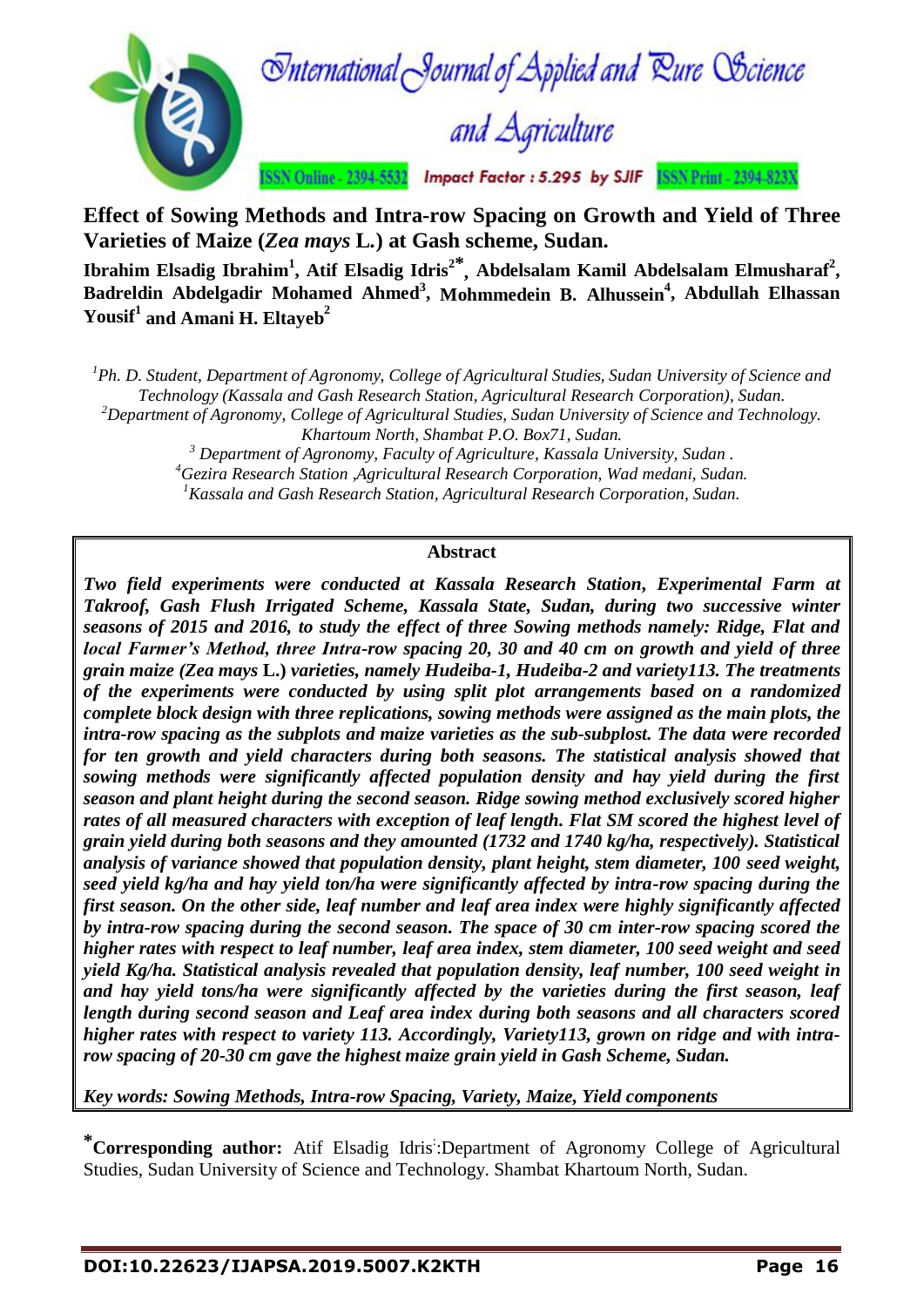# **I. INTRODUCTION**

Maize (*Zea mays* L.) which belongs to the family Poaceae (Gramineae), is the third most important cereal crop after wheat and rice. Maize probably originated in the Highlands of South Mexico, from the highlands it spread to the low lands of Mexico and to other Central America Countries as reported by Spielvogel *et al.,* (2005). Maize is a monoecious crop with male and female flowers separated on the same plant. It is a highly cross pollinated, annual, short duration, long day and determinate crop (Hallauer and Miranda, 1988). Generally, maize is a multipurpose crop which has a wide range of uses than any other cereal crop where it can be utilized as human food, animal feed (grain or fodder). Maize has 4% fats, more than rice and wheat. The global production of maize reached 622 million metric tons in 2003-2004 (USDA-FAS, 2005) and increased to 785 million tons and about 158 million hectares of maize is harvested worldwide (FAO, 2015). The United States of America (USA) produces 42% of the global production and Africa produces 6.5% of it. The USA is the largest producer and in Africa, Nigeria is considered as the largest African country producer (produces nearly 8 million tons) followed by South Africa (FAO, 2015). Most maize production in Africa is produced under rain-fed conditions. The maize grain yield in Africa is about 1.3 T/ha compared to 4.0 T/ha elsewhere Sabo *et al.,* (2016).

In Sudan Maize is of a minor importance, it is grown in River Nile Banks, in small batches and in local system of farming called Jobraka, around houses in rural areas of South Kordofan State, in some irrigated schemes and in modern irrigation systems in Khartoum and River Nile states. Now days maize demand is increasing, due to the establishments of many Poultry and Dairy Farms. The high production of maize depends on the correct application of the technological bands of it, e.g. crop management, the distance between plants in a row, selecting the optimum sowing method that allow for ease field operations and minimize competition among plants for light, water and nutrients, in addition to the adapted cultivars, optimum harvesting time, marketing and financial resources (Dagash, 2012). Flush Irrigated Gash Scheme at Kassala State (East Sudan) with its most fertile soil in the world constitute a high potential to satisfy needs for maize in the Sudan. Hence the objective of this study is to investigate the effect of sowing methods, intra-row spacing on growth and grain yield of three varieties of maize.

### **II. MATERIALS AND METHODS 2.1 Plant materials and Experiment Description:**

Three released open pollinated varieties of grain maize (*Zea mays* L.), obtained from Agricultural Research Corporation (ARC), Wad Medani, Sudan, were used in this study. Two experiments were conducted at Kassala Research Station Experimental Farm at Takroof location, latitude 15° 43' N and longitude 36° 38' East, elevation 596 m above sea level. The Gash soil analysis is presented in table, 3. The field experiments were carried out under irrigation system in the winter season for two consecutive seasons from September 2015 to January 2016 and from September 2016 to January 2017. (The climatic data of these periods are presented in table, 4). The experiments were carried to study the effect of sowing methods, intra-row spacing on growth and grain yield of three varieties of maize. The three sowing methods used in the study were ridging method (RM), flat method (FM) and farmer local method (FLM). The three intra raw spacing were 20, 30 and 40 cm between holes. The three grain maize varieties were Hudeiba-1, Hudeiba-2 and Variety113. The treatments of the experiments were conducted by using split plot arrangements based o a randomized complete block design with three replications, sowing methods were assigned as the main plots, the intra-row spacing as the subplots and the varieties as the sub-subplots. Land preparation was done according to ARC packages**.** The whole land of the experiment was ploughed using disc plough, disc harrow then leveled. For the sowing method treatment, three sowing methods were used included: the ridging method in which the space was 0.8 m between ridges, the flat method in which the land was leveled and divided into plots 3X3 meters area and the farmer local method (which is called the farmers' method in all Gash area), in which the plough was used to convert any three ridges to one area with 1 m apart. For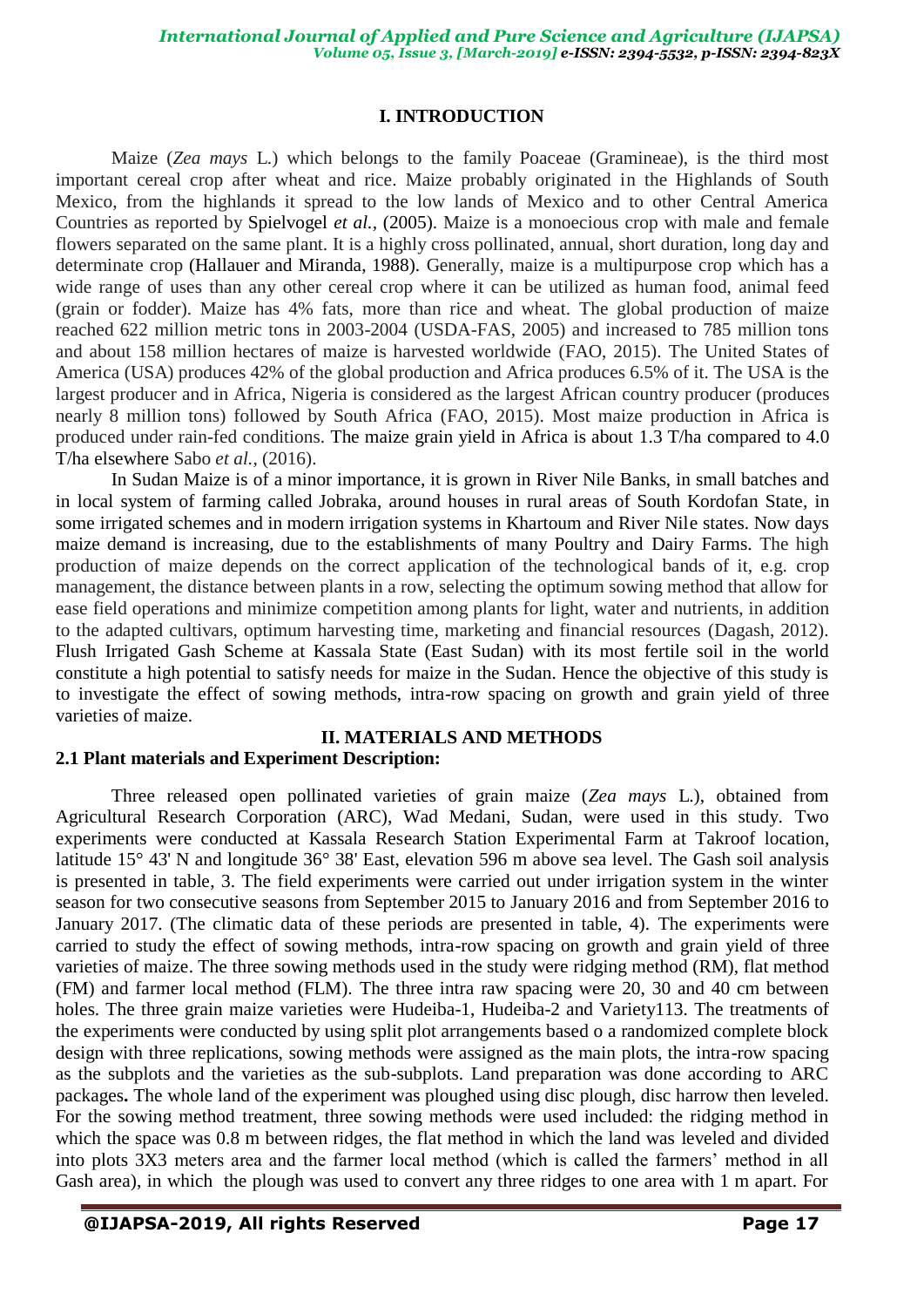the intra-row method, the three varieties were sown in 20, 30 and 40 cm spacing between holes. After emergence of plants, seedlings were thinned to one plant per hill, resulting in about (62500, 41670 and 31250) plants per hectare. All cultural practices were applied during both seasons as recommended by ARC. No fertilizer and/or pesticides were applied. Hand weeding was executed at  $2<sup>nd</sup>$ , 6<sup>th</sup> and 8<sup>th</sup> weeks after planting to keep plots free of weeds. The irrigation was scheduled every two weeks interval. During growth period, population density/plot was recorded. At harvest time (when the plants reached physiological maturity) nine growth and yield traits were measured included: Plant height cm, Stem diameter cm, Leaf area index(LAI), number of leaves/plant , leaf length cm, leaf width cm, 100 seed weight, seed yield Kg/ha and hay yield Ton/ha.

### **2.2 Statistical Analysis**

All the collected data of each season were analyzed separately, then the analysis carried out for each season using Statistics10 computer based program. Analysis of variance for each variable was attained and means were separated compared using Least Significant Difference (LSD) according to Gomez and Gomez, (1984).

### **III. RESULTS AND DISCUSSION**

### **3.1 Effect of Sowing Methods on means of growth and yield components:**

The effect of sowing methods on means of growth and yield are shown in Tables 1and 2. The statistical analysis showed that sowing methods were significantly affected population density and hay yield during the first season and plant height during the second season (tables 1 and 2). Ridge sowing method scored highest significant levels of population density and plant height, and scored the second level with respect to hay yield. Ridge sowing method exclusively scored higher rates of all measured characters with exception of leaf length and they amounted as the following: 2.0 and1.42 for LAI; 2.26 and 2.3 for stem diameter; 18.0 and 17.9 for 100 seed weight, and 11.8 Ton/ha for hay yield. Flat SM scored the highest level of grain yield during both seasons and they amounted (1732 and 1740 kg/ha, respectively). Meanwhile farmers' local method scored the second higher level with respect to grain yield during both seasons and they amounted (1626 and1578 Kg/ha, respectively). Mohammadein, (2005) reported that sowing fodder maize on flat SM resulted in higher final yield of dry matter at harvest. Ridge SM scored greater rates of 100 seed weight and hay yield during both seasons and they amounted 18.0 and 17.9 gm for 100 seed weight and 9.62 and 11.8 ton/ha for hay yield, respectively, table 2. Mohammadein, (2005) also reported that both ridge and mustaba\* had no significant effect on all measured parameters, on the other hand ridge and flat were superior to mastaba in producing taller plants and leaf to stem ratio. Abass *et al*., 2010 reported that increasing population density caused significant decrease in stem diameter, a significant increase in LAI, fresh and dry weights of forage and dry weight of leaves. Amin, *et al.,* (2006), reported that maximum population density of 40000 plants/ha produced maximum number of grains/row (32.33), and grains/ear (447.3). However, 60000 plants/ha produced maximum number ears/plant of 1.33, maximum number of grains/row of 15.440, biomass yield of 16890 Kg/ha and grain yield of 2604 Kg/ha. Saberi *et al.,* (2014), reported that maize grain yield improved by planting methods, seed density and fertilizer level.

\*A method of sowing used in the Sudan by joining two ridges together to form a platform has the same height of the ridge.

*Table 1: Effect of sowing methods, intra- row spacing and variety on plant population density, plant height (cm), Leaf length (cm) leaf width of three maize (Zea mays L.) varieties*

|           |         |  | Treatment   Population   Plant Height   Leaf Length   Leaf number   Leaf Width |                                                   |    |  |  |  |      |     |
|-----------|---------|--|--------------------------------------------------------------------------------|---------------------------------------------------|----|--|--|--|------|-----|
|           | Density |  | $1 \text{ cm}$                                                                 |                                                   | cm |  |  |  | cm   |     |
| <b>SM</b> |         |  |                                                                                | 2015 2016 2015 2016 2015 2016 2015 2016 2015 2016 |    |  |  |  |      |     |
| Ridge     |         |  |                                                                                | 42.0 39.8 188.7 177.5 69.1 64.6 12.19 12.1        |    |  |  |  | 7.61 | 8.0 |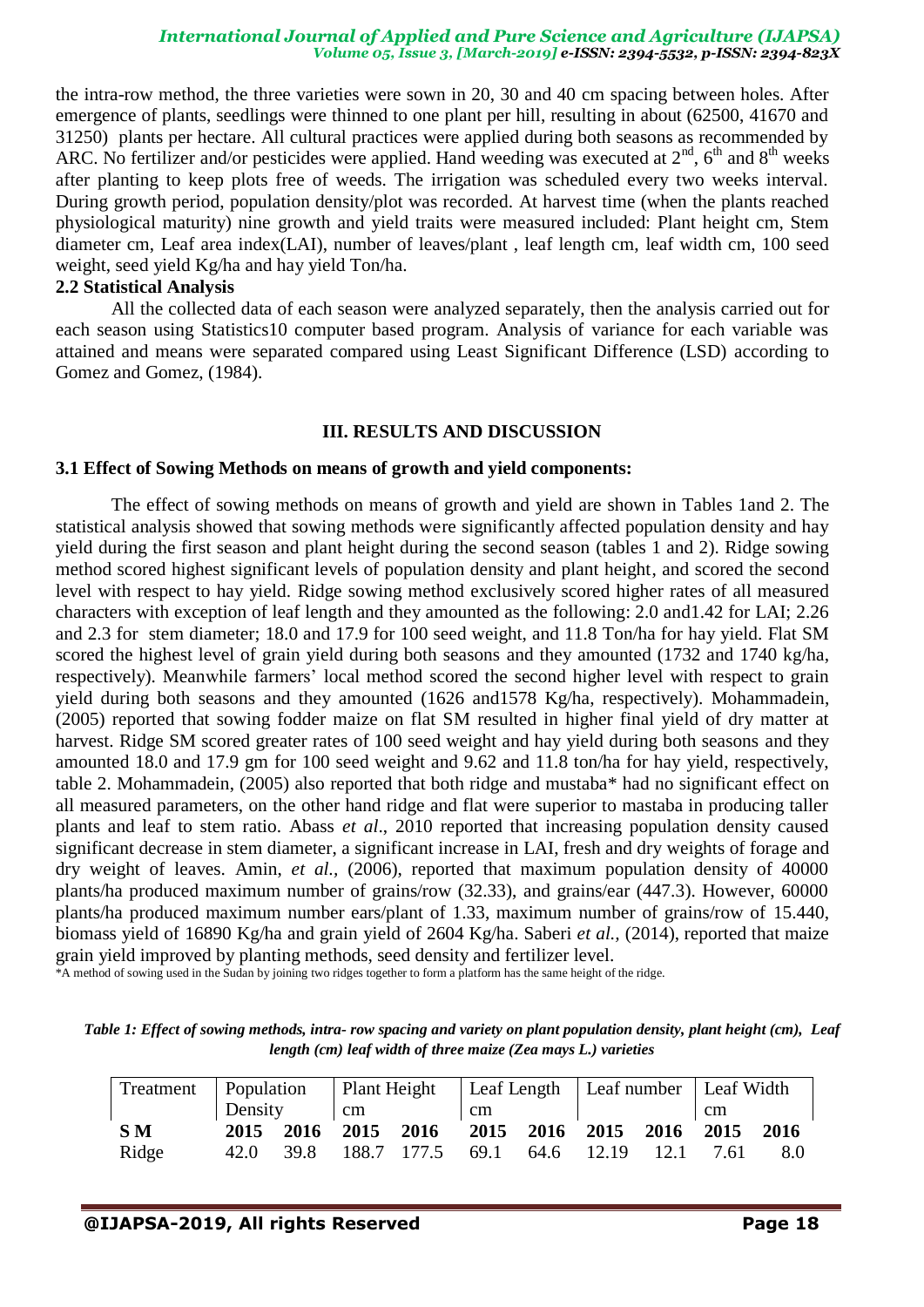| Flat<br>FLM.<br>LS<br>LSD0.05<br>Intra.R.S.                                                      | 39.9<br>31.2<br>$\ast$<br>2.708                                             | 49.7<br>37.7<br><b>NS</b><br>13.45                                       | 184.7<br>186.2<br><b>NS</b><br>5.211                                        | 125.7<br>167.2<br>$\ast$<br>3.909                                              | 68.6<br>69.4<br><b>NS</b><br>8.212                                          | 65.1<br>65.8<br><b>NS</b><br>8.212                                          | 12.11<br>12.07<br><b>NS</b><br>0.546                                        | 11.8<br>11.8<br><b>NS</b><br>0.668                                          | 7.24<br>7.40<br><b>NS</b><br>0.386                                          | 8.0<br>7.8<br><b>NS</b><br>0.831                                            |
|--------------------------------------------------------------------------------------------------|-----------------------------------------------------------------------------|--------------------------------------------------------------------------|-----------------------------------------------------------------------------|--------------------------------------------------------------------------------|-----------------------------------------------------------------------------|-----------------------------------------------------------------------------|-----------------------------------------------------------------------------|-----------------------------------------------------------------------------|-----------------------------------------------------------------------------|-----------------------------------------------------------------------------|
| 20cm<br>30cm<br>40cm<br>LS<br>LSD 0.05                                                           | 48.1<br>36.1<br>28.5<br>$\ast$<br>3.048                                     | 40.5<br>45.2<br>41.5<br><b>NS</b><br>4.713                               | 178.5<br>189.8<br>191.2<br>$\ast$<br>8.770                                  | 155.9<br>158.9<br>156.4<br><b>NS</b><br>1.197                                  | 69.1<br>66.7<br>69.1<br><b>NS</b><br>3.285                                  | 66.5<br>64.5<br>64.6<br><b>NS</b><br>2.519                                  | 12.04<br>12.9<br>12.15<br><b>NS</b><br>0.576                                | 11.86<br>12.2<br>11.6<br>$\ast$<br>0.442                                    | 7.36<br>7.60<br>7.39<br><b>NS</b><br>0.297                                  | 7.8<br>8.0<br>7.8<br><b>NS</b><br>0.282                                     |
| <b>Varieties</b><br>Hudiaba1<br>Hudiaba2<br>Variety113<br>LS<br>$LSD$ 0.05<br><b>Interaction</b> | 37.4<br>36.8<br>39.9<br>∗<br>2.885                                          | 42.9<br>41.8<br>42.5<br><b>NS</b><br>7.944                               | 184.2<br>185.3<br>188.9<br><b>NS</b><br>9.832                               | 155.6<br>157.7<br>158.0<br><b>NS</b><br>1.5809                                 | 69.6<br>66.7<br>69.6<br><b>NS</b><br>2.768                                  | 66.5<br>63.5<br>65.7<br>$\ast$<br>2.520                                     | 12.11<br>12.13<br>12.18<br>∗<br>0.392                                       | 12.0<br>12.0<br>11.9<br><b>NS</b><br>0.430                                  | 7.49<br>7.45<br>7.5<br><b>NS</b><br>0.342                                   | 8.0<br>7.8<br>8.0<br><b>NS</b><br>0.364                                     |
| $SM*V$<br><b>LSD</b><br>$SM*S$<br><b>LSD</b><br>$V^*S$<br><b>LSD</b><br>SM*S*V                   | <b>Ns</b><br>4.997<br><b>NS</b><br>5.279<br><b>NS</b><br>5.279<br><b>NS</b> | <b>NS</b><br>13.76<br><b>NS</b><br>8.165<br><b>NS</b><br>8.165<br>$\ast$ | <b>NS</b><br>17.03<br><b>NS</b><br>15.19<br><b>NS</b><br>15.19<br><b>NS</b> | <b>NS</b><br>2.7382<br><b>NS</b><br>1.0732<br><b>NS</b><br>1.0732<br><b>NS</b> | <b>NS</b><br>5.695<br><b>NS</b><br>5.690<br><b>NS</b><br>5.690<br><b>NS</b> | <b>NS</b><br>4.363<br><b>NS</b><br>4.769<br><b>NS</b><br>4.769<br><b>NS</b> | <b>NS</b><br>0.679<br><b>NS</b><br>0.994<br><b>NS</b><br>0.994<br><b>NS</b> | <b>NS</b><br>0.744<br><b>NS</b><br>0.765<br><b>NS</b><br>0.765<br><b>NS</b> | <b>NS</b><br>0.592<br><b>NS</b><br>0.515<br><b>NS</b><br>0.515<br><b>NS</b> | 0.631<br><b>NS</b><br>0.488<br><b>NS</b><br><b>NS</b><br>0.845<br><b>NS</b> |
| <b>LSD</b>                                                                                       | 9.144                                                                       | 14.14                                                                    | 26.55                                                                       | 3.5909                                                                         | 9.856                                                                       | 8.260                                                                       | 1.729                                                                       | 1.325                                                                       | 0.892                                                                       | 0.631                                                                       |

FLM=Farmer' Local Method, LS=Level of significant NS=not significant, \*,\*\*,\*\*\* significant to highly significant , LSD 0.05= Least significant difference at (P=0.05), SM\*V=interaction between sowing method and variety, SM\*S= interaction between sowing method and intra-row spacing  $V*S=$  interaction between variety and spacing,  $SM*S*V=$  interaction between sowing methods, IR- spacing and variety.

# **3.2 Effect of Intra-row Spacing on means of Growth and Yield components:**

The nature of low or no tillers in maize crop necessitate the manipulation of population density to explore optimum inter and intra-row spacing which gave the optimum yield (Abass *et al*., 2010). The effect of intra-row spacing on means of growth and yield components are presented in tables 1 and 2. Statistical analysis of variance showed that population density, plant height, stem diameter, 100 seed weight, seed yield kg/ha and hay yield ton/ha were significantly affected by intra-row spacing during the first season as presented in tables 1 and 2. On the other side, leaf number and LAI were highly significantly affected by intra-row spacing during the second season as presented in tables 1 and 2. The space of 20 cm intra-row spacing scored higher levels of population density, leaf length, leaf number and hay yield as presented in tables 1 and 2. The space of 30 cm inter-row spacing scored the higher rates with respect to leaf number, LAI, stem diameter, 100 seed weight and seed yield Kg/ha as presented in tables 1 and 2. The space of 40cm intra-row spacing scored higher significant rate with respect to plant height, leaf number and insignificant level with respect to population density and plant height during the second season as shown in table 1. These results were in conformity with Montti *et al.,* (1974) who reported that highest grain yields were given in medium early hybrid grown at 7-8 plant/m<sup>2</sup> i.e. 12.5 - 14 cm intra row spacing. Hirose and Boesido, (1975) showed that early maturing cultivars required greater plant population to give optimum yield. Alessi *et al.,* (1976) reported that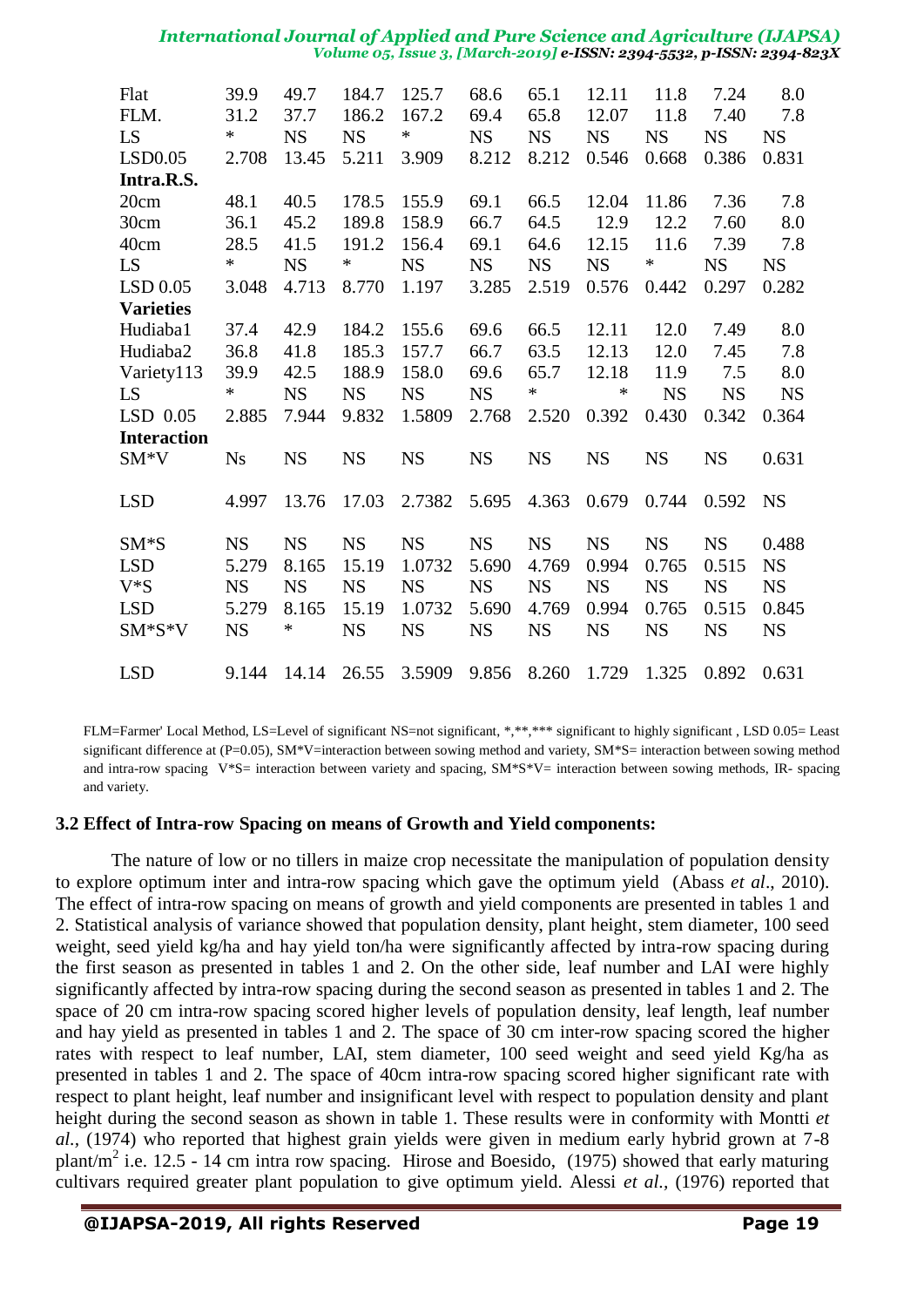maize hybrids grown at plant population of 20,000, 30000, 40000 and 74000 plants/ha in row 50- 100cm apart, will have higher LAI, leaf area duration and stem diameters over whole season with higher population density, providing more time for grain filling and the ears require at least 7 weeks after silking to reach maturity.

# **3.3 The effect of Varieties on mean Growth and Yield components:**

The main constraints to enhance maize productivity are the lack of specific production technology, the selection of unsuitable cultivar under a given set of environment is the major factor responsible for low yield and net income **(**Idris, and Mohammed, 2012). Leilah (2012), reported that for obtaining a high maize yield and net income maize cultivars had different responses to agronomic traits and grain yield. In this study, the effect of varieties on means of growth and yield components are shown in Tables 1and 2. Statistical analysis revealed that population density, leaf number, 100 seed weight in grams and hay yield tons/ha were significantly affected by the varieties during the first season, leaf length during second season and Leaf Area Index (LAI) during both seasons (Table,1 2). Variety113 achieved exclusively the highest levels with respect to population density, leaf length and leaf number characters (table, 1). While with respect to table 2, all characters scored higher rates with respect to variety 113. However, variety Hudeiba-1 scored the second and Hudeiba-2 was the least one. Alias *et al.,* (2010), reported that hybrids and varieties showed significant effect with respect to plant height, number of ears/plant, LAI, number of seeds/row, grain weight, and grain yield.

| Treatment        | Leaf Area |           | Stem diam. |           | $100$ seed |           | Seed yield |           | Hay yield |           |
|------------------|-----------|-----------|------------|-----------|------------|-----------|------------|-----------|-----------|-----------|
|                  | Index     |           | Cm         |           | weight     |           | Kg/ha      |           | Ton/ha    |           |
| S M              | 2015      | 2016      | 2015       | 2016      | 2015       | 2016      | 2015       | 2016      | 2015      | 2016      |
| Ridge            | 2.00      | 1.42      | 2.26       | 2.3       | 18.0       | 17.9      | 1547       | 1578      | 9.62      | 11.8      |
|                  |           |           |            |           |            |           |            |           |           |           |
| Flat             | 1.92      | 1.35      | 2.21       | 2.2       | 17.3       | 17.2      | 1732       | 1740.     | 10.0      | 9.96      |
| FLM.             | 198       | 1.37      | 2.21       | 2.21      | 17.4       | 16.6      | 1626.      | 1578.     | 8.03      | 8.0       |
| LS               | <b>NS</b> | <b>NS</b> | <b>Ns</b>  | <b>NS</b> | <b>Ns</b>  | <b>Ns</b> | Ns         | <b>NS</b> | ∗         | <b>NS</b> |
| LSD0.05          | 0223      | 0.2125    | 8.212      | 0.247     | 1.297      | 3.760     | 212.1      | 541.4     | 1.157     | 5.062     |
| Intra R.S.       |           |           |            |           |            |           |            |           |           |           |
| 20cm             | 1.88      | 1.28      | 2.16       | 2.28      | 18.4       | 16.5      | 1500       | 1637      | 9.81      | 9.84      |
| 30cm             | 2.06      | 1.92      | 2.27       | 2.28      | 17.2       | 18.2      | 1767       | 1595      | 8.91      | 8.9       |
| 40cm             | 1.95      | 098       | 2.23       | 2.18      | 17.1       | 17.0      | 1640       | 1637      | 8.94      | 11.1      |
| LS               | <b>NS</b> | ***       | $\ast$     | <b>NS</b> | $\ast$     | <b>NS</b> | $**$       | <b>NS</b> | $\ast$    | <b>NS</b> |
| $LSD$ 0.05       | 0.119     | 0.1032    | 0.069      | 0.135     | 0.92       | 2.018     | 155.91     | 267.9     | 0.843     | 3.702     |
| <b>Varieties</b> |           |           |            |           |            |           |            |           |           |           |
| Hudiaba1         | 1.93      | 1.36      | 2.22       | 2.22      | 17.4       | 16.4      | 1568       | 1625      | 8.0       | 10.13     |
| Hudiaba2         | 1.97      | 1.35      | 2.20       | 2.21      | 16.5       | 16.7      | 1654       | 1525      | 8.62      | 8.65      |
| Variety113       | 1.99      | 1.43      | 2.25       | 2.25      | 17.4       | 18.6      | 1683       | 1766      | 11.03     | 11.04     |
| LS               | $\ast$    | $\ast$    | <b>NS</b>  | <b>NS</b> | ***        | <b>NS</b> | <b>NS</b>  | <b>NS</b> | ***       | <b>NS</b> |
| $LSD$ 0.05       | 0.108     | 0.0683    | 0.086      | 0.174     | 0.90       | 2.312     | 164.26     | 319.2     | 0.592     | 3.701     |
| Interac.         |           |           |            |           |            |           |            |           |           |           |
| $SM*V$           | <b>NS</b> | <b>NS</b> | <b>NS</b>  | <b>NS</b> | <b>Ns</b>  | <b>NS</b> | <b>NS</b>  | <b>NS</b> | ∗         | <b>NS</b> |
|                  |           |           |            |           |            |           |            |           |           |           |
| <b>LSD</b>       | 0,1863    | 0.1162    | 0.149      | 0.301     | 1.024      | 4.004     | 284.5      | 551.1     | 1.026     | 6.701     |

*Table 2: Effect of sowing methods, intra- row spacing and variety on LAI, Stem diameter, Seed Yield, 100 Seed weight (gm) and Hay yield Ton/ha of maize (Zea mays L.).*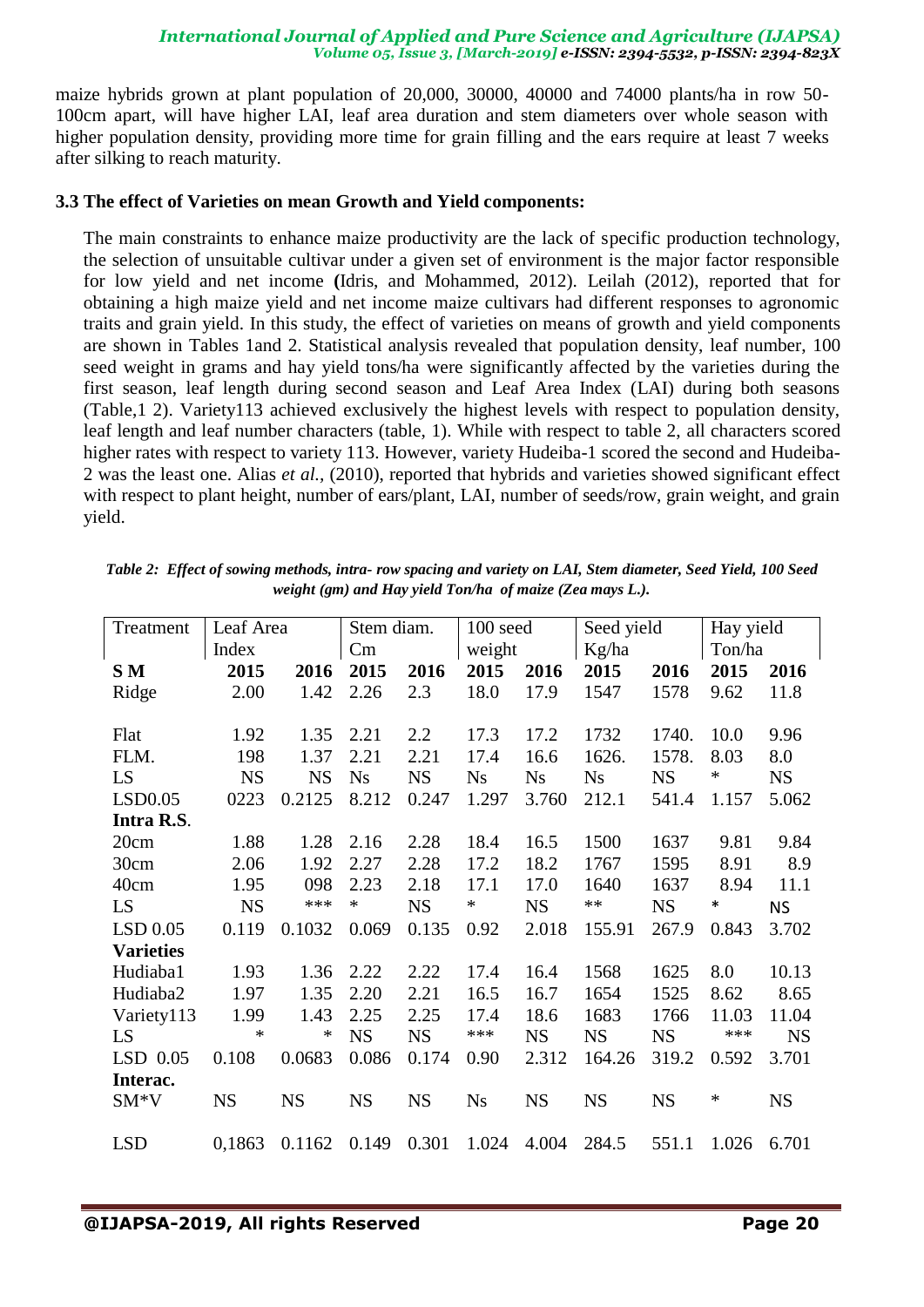| SM*S NS NS NS NS * NS NS * *                                      |                                                               |  |  |  |  | NS. |
|-------------------------------------------------------------------|---------------------------------------------------------------|--|--|--|--|-----|
| LSD                                                               | 0.2045 0.1788 0.119 0.234 1.56 3.494 270.04 468.9 1.459 6.431 |  |  |  |  |     |
| $V^*S$                                                            | NS NS NS NS * NS NS NS * NS                                   |  |  |  |  |     |
| LSD 0.2045 0.1788 0.119 0.234 1.56 3.494 270.04 468.9 1.459 6.411 |                                                               |  |  |  |  |     |
| SM*S*V NS NS NS NS Ns NS * NS *** NS                              |                                                               |  |  |  |  |     |
| LSD                                                               | 0.3562 0.2125 0.206 0.405 3.074 6.411 467.7 809.6 2.528 11.11 |  |  |  |  |     |

FLM=Farmer Local Method, LS=Level of significant NS=non-significant, \*,\*\*,\*\*\* significant to highly significant, LSD 0.05= Least significant difference at (P=0.05), SM\*V=interaction between sowing method and variety, SM\*S= interaction between sowing methods and intrarow spacing, V\*S= interaction between variety and spacing, SM\*S\*V= interaction between sowing method , spacing and variety.

### **3.4 Effect of the interaction between the factors on means of growth and yield components:**

Grain yield was not significantly affected by the interaction during both seasons with respect SM\*V, SM\*S, V\*S and SM\*V\*S. while the other characters i.e. hay yield was significantly affected by the interaction between SM\*V, SM\*S, V\*S\* and SM\*V\*S. The combinations during 2015 of SM2\*V3\*S2 (Flat\*Variety113\*30cm) and SM3\*V3\*S3 (local farmer' method \*Variety113\*30cm) scored the high amounts grain in kg/ha, while during 2016 SM2\*V3\*S1 cm (Flat\*Variety113\*20cm) scored the high grain in kg/ha. Similar findings were reported by Amin, *et al.,* (2006).

# **IV. CONCLUSIONS**

From the above obtained results, it could be concluded that, the ridge method affect positively most of the measured characters. The 30 cm intra-row spacing scored higher rates of grain yield of (1767kg/ha) followed by 40 cm intra-row spacing which scored (1640 kg/ha) grain yield. However, the variety113 scored higher rates of most of measured characters during both seasons. The interaction between the different factors in most cases significantly resulted in higher rates of most of the characters.

### **ACKNOWLEDGMENT**

The authors are grateful the Department of Agronomy, College of Agricultural Studies, Sudan University of Science and Technology and to the Department of Agronomy, Faculty of Agriculture, University of Kassala, Sudan. Thanks extended to the Staff of Kassala-Gash and Gezira Research Stations, Agricultural Research Corporation, Sudan, for their support, valuable efforts and encouragement provided during this study.

#### **REFERENCES**

- .[1] Alessi, J. and Power; J.F. 1976. Effect of plant spacing on physiological development and yield of maize grown at densities with various orientation. Journal of Crop Science, **13:** (2) 179- 182.
- [2] Amin, M.; Abdul Razzaq; Rehmatullah and Ramzan M. 2006. Effect of planting methods, seed density and NP fertilizer levels. Journal of research Sciences. Bohaudin Zakariya university Multan – Pakistan, **17:** (2) 83-89.
- [3] Alias, A. A.; Buskh, H.A.; Ahmed, R.; Malik, A. U.; Hassan, S. and Lshaque, M. 2010. "Agro-physiological traits of three maize (*Zea mays* L.) hybrids as influenced by varying plant density" Journal of animal and plant Science, **24:** 34-39.
- [4] Dagash, Y.M.I. 2012. Maize (Zea mays L.) production. Field Crops, 1<sup>st</sup> Edition. Sudan University of Science and Technology, Series of the Editing, Translation and Publications Committee. Pages: 86-93.
- [5] FAO. 2015. Food and Agriculture Organization statistics. Http/fao stat fao, Org.
- [6] Gomez, L.A. and Gomez, A.A. (1984). Statistical Procedures for Agricultural Research. Second Edition. John and Willey Inter Science Publication, New York.
- [7] Hallauer, A.R. and Miranda, J.B. 1988. Quantitative Genetics in Maize Breeding. Second edition. Iowa State University Press, Ames, Iowa.